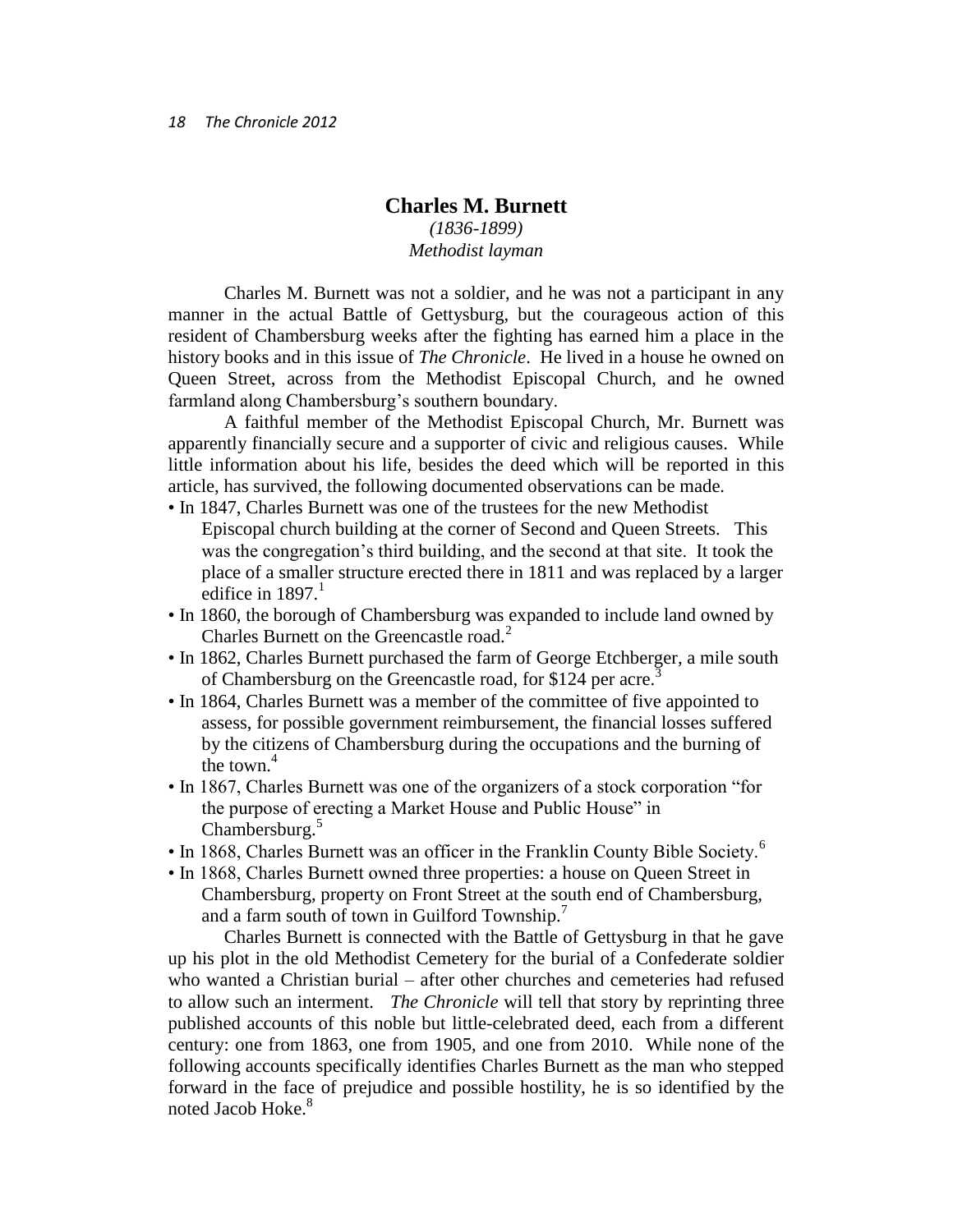# *Franklin Repository***, 1863**<sup>9</sup>

### *[Notice the obvious anti-Confederate bias in this account of the incident. – ed.]*

DEATH OF A REBEL COLONEL. Colonel Benjamin F. Carter of the 4<sup>th</sup> Texas regiment died here [Chambersburg] in the Academy Hospital on the  $21<sup>st</sup>$ instant, from the effects of wounds received at the battle of Gettysburg. He was a native of Tennessee and emigrated to Austin, Texas, in 1853, where he practiced law and rose to some distinction in his profession.

In July, 1861, influenced by the mad spirit of secession, he abandoned his wife and family, raised a company of infantry, and entered the rebel service. Since then he has, we learn, won the esteem of his rebel commander for bravery, and rose to the command of his regiment. His regiment was terribly cut up at the second Bull Run fight, again at Antietam, and almost destroyed at Gettysburg – where he fell mortally wounded, and his Adjutant, Lieutenant Brown, also fell seriously disabled.

Both of them were brought here, and with the rest of the prisoners in the Academy, received every possible medical attendance from Dr. A.H. Senseny, and all their wants were supplied by the kindness of our citizens, known to them only as strangers and foes. Colonel Carter is now, we believe, supported at home for the office of District Judge, and would doubtless have been promoted to the star of a Brigadier, had he survived.

Since he entered the service against his country, death has been busy with his loved ones at home, upon whom he had, by his position and influence, done much to bring the incalculable evils of civil war. His wife and two children died while he was at war with the government that had nurtured him from his birth, and a little daughter only remains to mourn the just but hard fate of a father fallen in such a cause and finding a hospitable grave among the people he sought to destroy.

During his illness he learned of the surrender of Vicksburg, and he frankly declared that it sealed the fate of the Rebellion. He said that the Mississippi open to the trade of the loyal Northwest, and Texas and Arkansas isolated from the socalled Confederacy, its destruction was only a matter of time – the fatal day must surely come.

Thus despairing of his bad cause, he died a stranger in the land he would have desolated, and his remains now lie in the old Methodist burying ground to await the call from Him who shall judge all men in the Great Day.

*[Charles Burnett, when he died in 1899, was buried in his new plot at Cedar Grove Cemetery – as he had given his original plot in the old Methodist Cemetery to Colonel Carter. Since the remains in the old Methodist Cemetery had been removed (as noted in the third article) to Cedar Grove Cemetery (where, as noted in the second article, Carter's remains had originally been forbidden to rest) in 1896, the monuments of Colonel Carter and his benefactor Charles Burnett now lie within view of each other. – ed.]*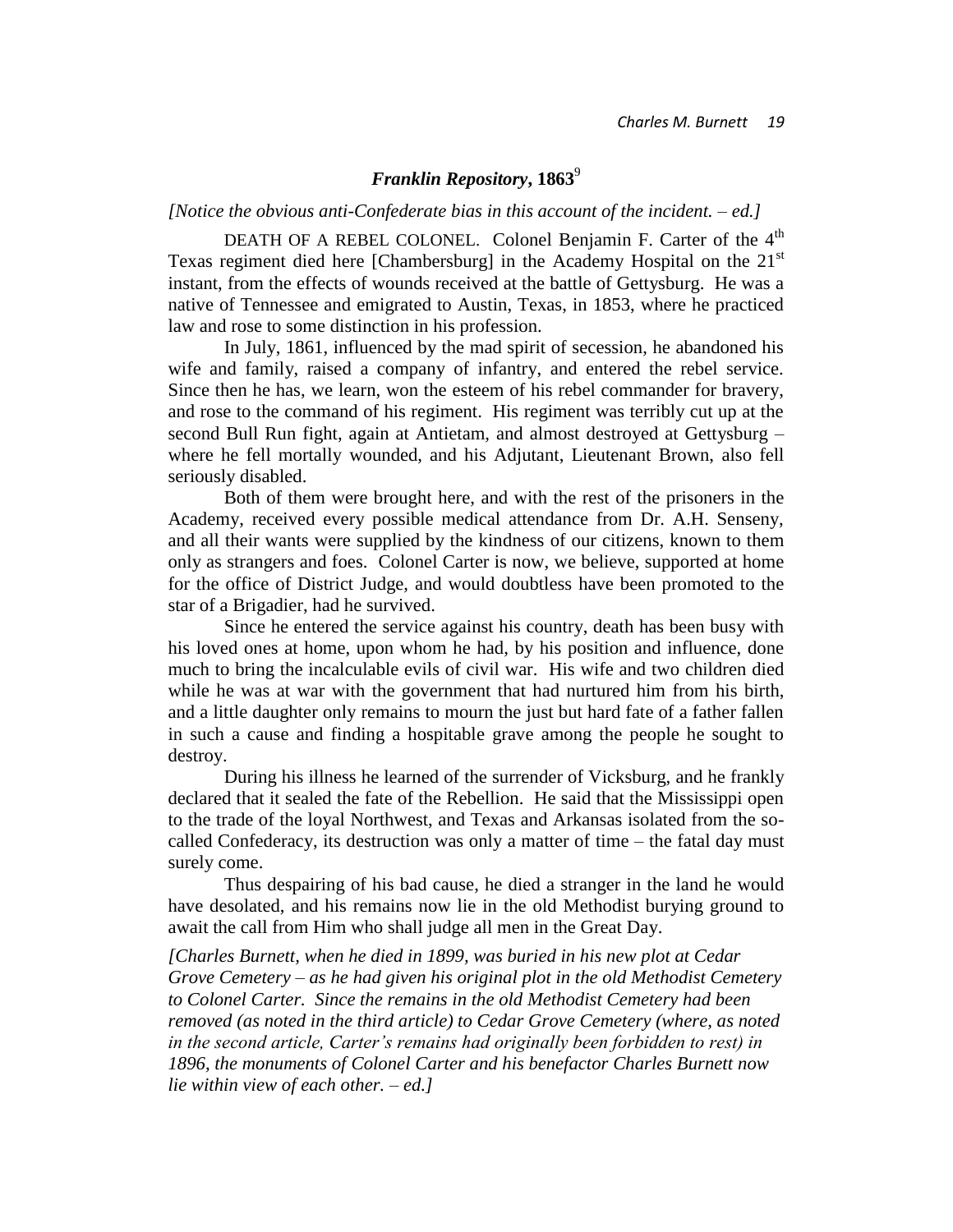#### *20 The Chronicle 2012*

## *Old Time Notes of Pennsylvania***, 1905**<sup>10</sup>

*[A.K. McClure (1828-1909) was a prominent Chambersburg newspaperman, attorney, and leader in the emerging Republican Party. He published works on Andrew Curtin, Abraham Lincoln, and Pennsylvania politics as he had seen them, and he also wrote a contemporary biography of William McKinley. This selection begins July 4, 1863, with the end of the Battle of Gettysburg, and concludes with the death and burial of Colonel Carter. This extended passage is presented to place the events involving Charles Burnett in proper context. – ed.]*

The following morning, the natal day of the republic, the sun arose to spread its refulgence over a cloudless sky, and the first news received from the battlefield was that Lee's trains were retreating toward the Potomac, and later came the message from Grant telling of the surrender of Vicksburg. The people of Pennsylvania not only felt that they had been rescued from invasion and the desolation of war upon their own soil, but they knew that the military power of the Confederacy was broken, and the dark cloud of uncertainty verging on despair, that hung over the great State for nearly a fortnight, speedily gave way to strengthened conviction and delightful hope that the Union could be restored by the valor of our arms.

The sudden change made by the report of Lee's defeat and the capture of Vicksburg was visible on every face, old and young. The terrible strain was ended, the invasion was repulsed, and the many thousands of people in the Cumberland Valley, scattered all through the interior and eastern part of the State, with their stock and other valuables, began a general movement homeward. Many of the farmers had left their golden wheat fields ready for the reaper, but fortunately the Confederates expected to occupy the valley and harvest it, and no destruction of the grain fields was permitted. Most of the crops were thus saved, and in a few weeks industrial operations in the shops and valleys were very generally resumed. General Couch moved his forces through the Cumberland Valley and rapidly repaired the railway and telegraph lines, and by the  $10<sup>th</sup>$  of July he established his headquarters at Chambersburg.

The last echo of Lee's army in the Cumberland Valley came from his immense train nearly twenty miles long, that left Lee at Gettysburg on the 4<sup>th</sup> and led the advance of the retreat. To escape the dashes of the Union cavalry, this immense train re-crossed the South Mountain and turned southward at Greenwood to the Potomac along the unfrequented road on the mountain base, and where only the two small villages of New Guilford and New Franklin witnessed it. The wagons of this train were largely filled with the severely wounded, and accompanying it were all the wounded who were able to travel on foot.

This train was thirty hours in passing a given point, and General Imboden, who had charge of it, and whose cavalry command protected it, stated in an article contributed to the *Annals of War* that when compactly in line the train was seventeen miles in length. The number of wounded in the wagons and walking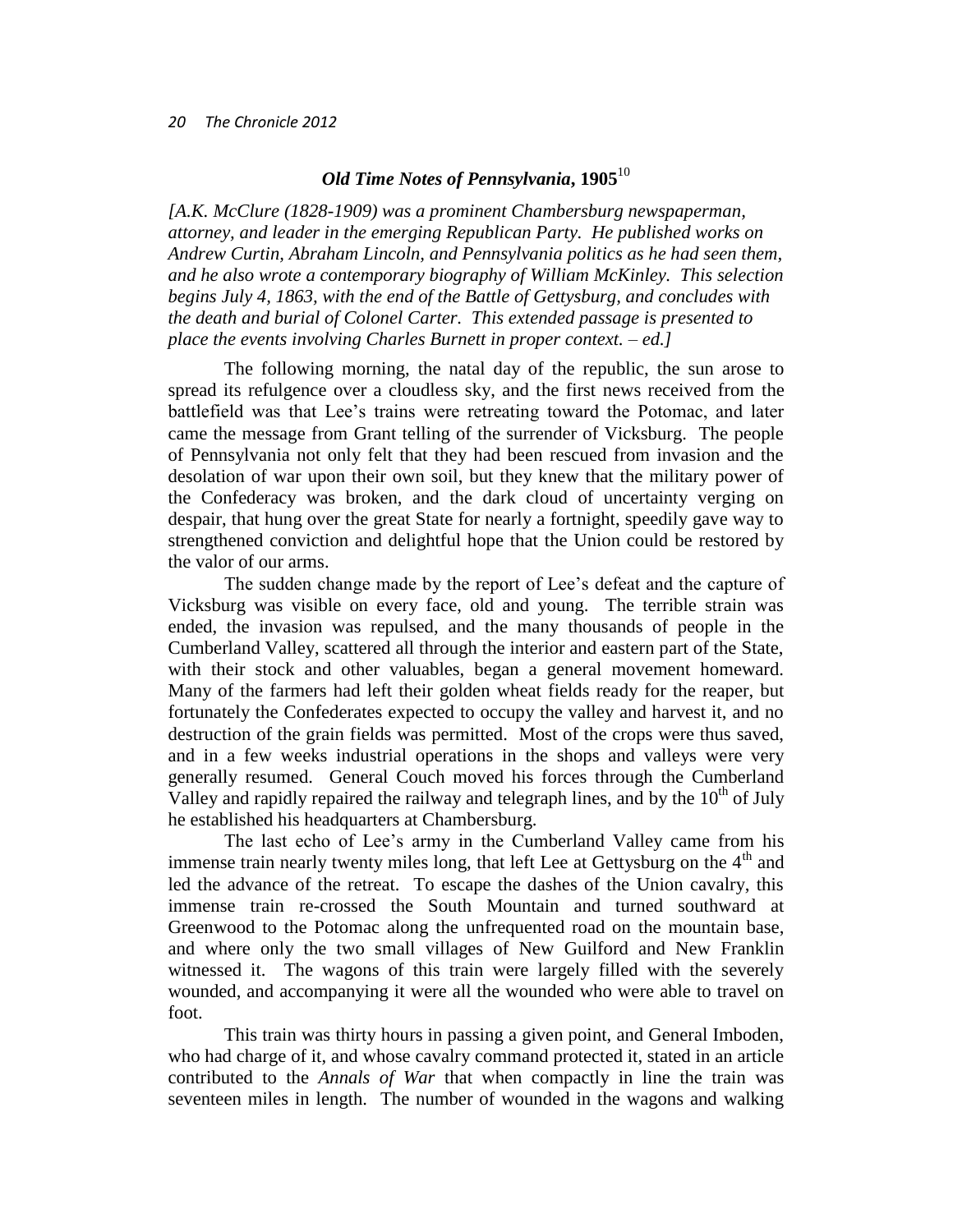was not less than 10,000 or 12,000, and many of those who attempted to walk with the train fell by the wayside. These were gathered up and brought to Chambersburg, where a Confederate hospital was improvised, but the intense passions inspired by civil war made the people of even so intelligent and Christian-like a community as those of Chambersburg at first withhold kind ministrations to the wounded of the enemy.

Dr. Senseny, my own family physician, was in charge of this hospital. After those wounded Confederates had been in Chambersburg for week, Dr. Senseny called on me and made a personal appeal to inaugurate a movement to give much needed relief to many of the suffering. It would not have been discreet for any other than a pronounced loyal citizen to take the first step toward relief for these sufferers, but my attitude was not one that could be questioned, and Mrs. McClure at once went with the doctor and visited all the sufferers personally. That movement made an open door for all, and thereafter they had even more generous ministration than most of them could have obtained at home.

A message was brought to me by Dr. Senseny from Colonel Carter, I believe a native of Tennessee, but then a resident of Texas, who had no hope of recovery, and had appealed to the doctor to bring him someone who would give him the assurance of Christian burial. I called at once and found the sufferer, an unusually bright and handsome man, calmly watching the rapid approach of death. With beseeching eyes that would have melted the sternest enemy, he begged of me to give him the assurance that his body would receive Christian burial, and when he was told that I would personally execute his request, he reached out his trembling hand and gave most grateful acknowledgment.

A few days thereafter he died, and I at once applied to the authorities of the Presbyterian church, of whose congregation I was a member, for permission to bury him in the cemetery, but it was promptly refused. A new cemetery company *[i.e., Cedar Grove Cemetery – ed.]* had been organized a short time before, of which I was an officer, and I applied to that company to sell me a lot for the burial of the Confederate soldier, but that was refused. I then announced that I would set apart a lot on the corner of my farm on the public highway, and dedicate it by deed as the resting place of Colonel Carter.

The incident caused very general discussion, and finally several prominent members of the Methodist church decided that it was un-Christian to refuse burial to a fallen foe, and they permitted his body to be interred in their cemetery. Such were the appalling estrangements caused by civil war that a community noted for its intelligence and Christian character hesitated to give even decent sepulture to one who had fallen in the battle as conscientious in his convictions as were the brave boys who vanquished with him in the conflict.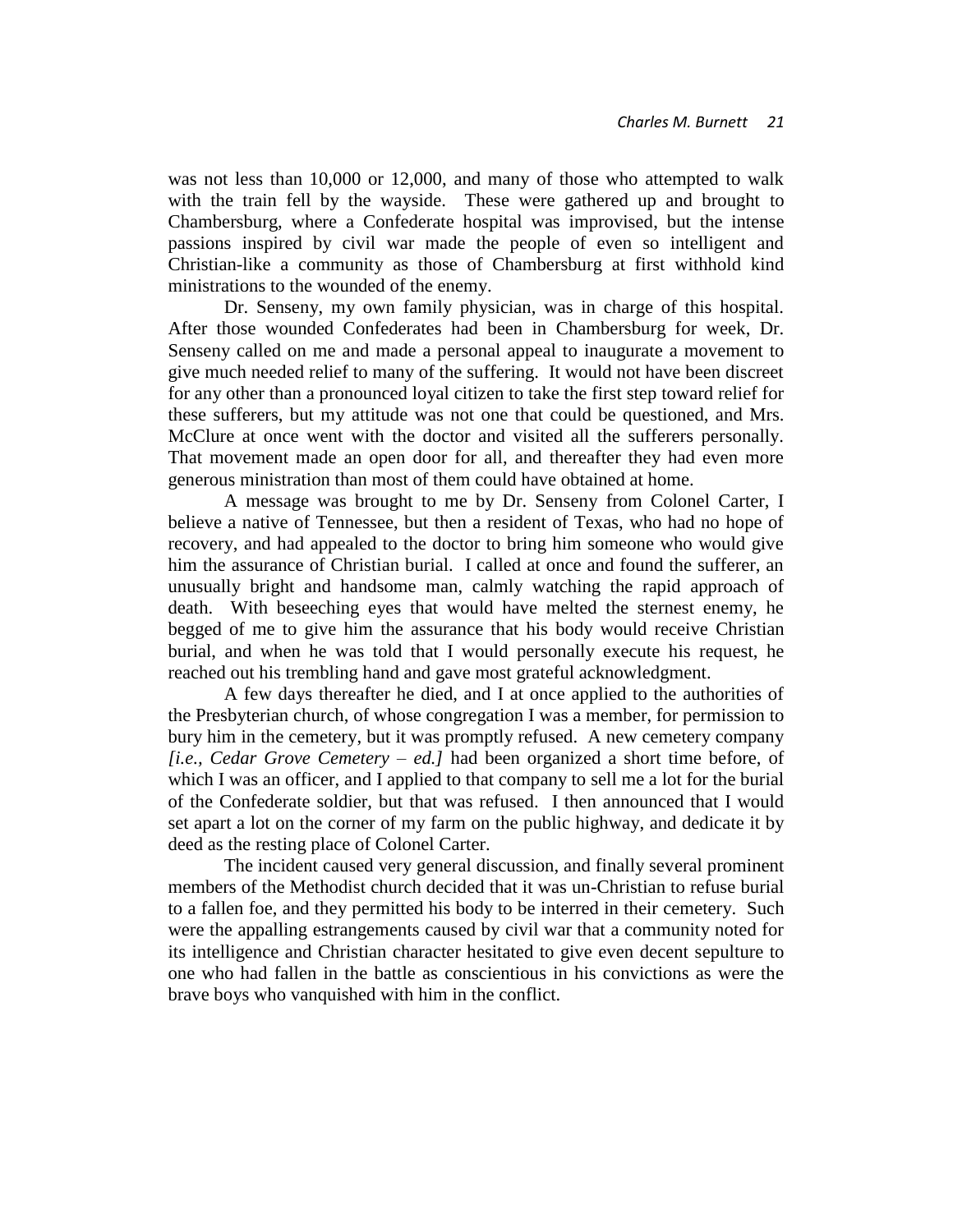#### *22 The Chronicle 2012*

# *Public Opinion***, 2010**<sup>11</sup>

*[This final article puts a modern perspective on the incident and adds information not contained in the previous articles. Written by staff writer Vicky Taylor, it brings the story to a remarkable conclusion. – ed.]*

HONORING A FALLEN SOLDIER. Confederate officer gets tombstone dedication rite.

The tombstone of a Confederate officer who died in Chambersburg after being wounded at Gettysburg was dedicated during a memorial service Saturday at Cedar Grove Cemetery, Chambersburg.

Lieutenant Colonel Benjamin F. Carter, who commanded the  $4<sup>th</sup>$  Texas Infantry during the Battle of Gettysburg, was one of many Confederate wounded put on wagons after the battle was over. Most were taken back to Virginia, but Carter's injuries were so severe that he was finally left at a home in New Franklin, where he was captured by Union forces.

He was taken to a hospital in Chambersburg, where he eventually dies of his wounds, according to Lana Henley, who represented Carter's native state and the Texas division of the United Daughters of the Confederacy at the tombstone dedication Saturday.

Carter was an attorney and had served as mayor of Austin, Texas, before enlisting in what would become the  $4<sup>th</sup>$  Texas Volunteer Infantry at the beginning of the Civil War. The  $4<sup>th</sup>$  Texas would eventually see action in such places as Antietam and Manassas, where Carter would befriend a Union artillery captain fatally wounded in that battle.

James K. Palmisano, Pennsylvania Division Commander of the Sons of Confederate Veterans, said Carter gave his personal overcoat as a burial shroud for a Union soldier killed in the second battle of Manassas, Captain Stern, and probably wrote a letter to Stern's family, who lived in Chambersburg, as well as managed to get Stern's personal property returned to his family. That action could have been instrumental in obtaining a Christian burial for Carter after he died in Chambersburg.

As Carter lay dying, he asked the doctor and two people helping at the hospital for a Christian burial. Knowing that feelings ran high against the Confederates at that time, the doctor enlisted the help of Alexander McClure, who was instrumental in helping arrange a burial in a local Methodist church's cemetery. In 1896, when the church sold the property where the cemetery was located, the bodies interred there, including Carter's, were moved to Cedar Grove Cemetery on Franklin Street. Since the headstones weren't moved also, Carter's story was forgotten and he disappeared from local history.

More than a decade ago, Patty Wilson heard about the Confederate soldier that had been buried in Chambersburg and began looking for his burial site. Two years later she met Larry Phelps, who was researching a similar story. Between them they located records of Carter's burial and the removal of his remains to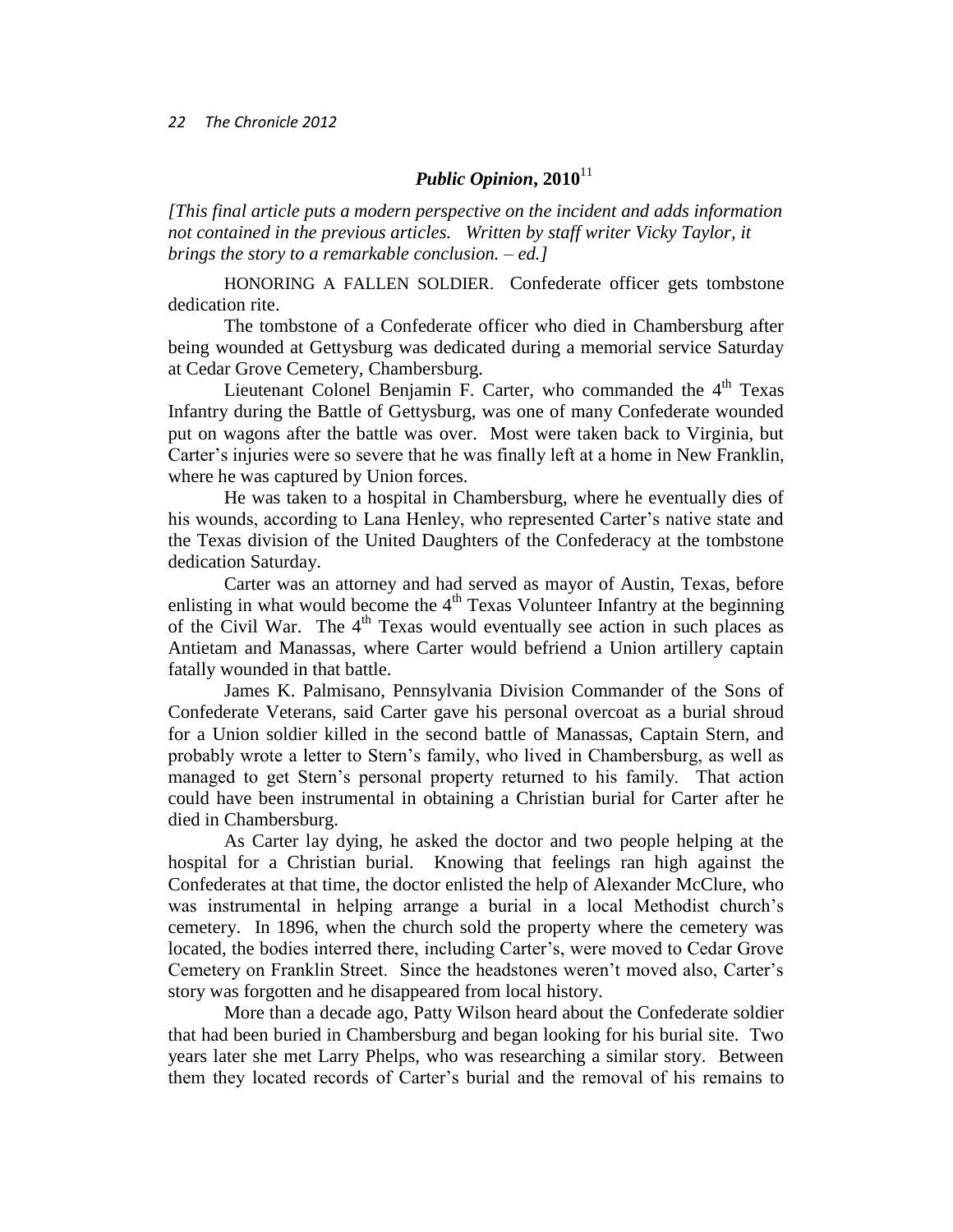Cedar Grove. After 10 years of research, Carter's story was ready to be retold and a tombstone erected to recognize his life and death.

Saturday's ceremony, complete with color guard, eulogy, a three-gun salute – using muskets – by members of the Sons of Confederate Veterans, and the sounding of taps, also included an exchange of burial earth by Henley, who brought a box of earth from the gravesite of Carter's wife, daughters and granddaughters to sprinkle on Carter's gravesite in Chambersburg. She also took a packet of Pennsylvania soil from his gravesite at Cedar Grove to put on his descendants' gravesite in Austin.

### **The Rest of the Story**

Stories such as the one of Colonel Carter and Charles Burnett are difficult to reconstruct with complete accuracy. Researchers know that not everything appearing in print should be accepted without question. A June 29, 1896, article from the *Franklin Repository* newspaper, for example, reported on the moving of Carter's remains from the Methodist cemetery to Cedar Grove by stating he was "a New Orleans Confederate officer."

It is in that spirit that *The Chronicle* has documented the sources used for this article and reprinted the material as previously published rather than trying to weave the information into a single document. The following account from the findagrave.com website gives what the editor believes to be a concise and reliable account of Colonel Carter' death and burial – but even this account fails to name Charles Burnett as the Methodist layman who offered his own lot for the burial. This account is "based on the research of historian J. David Petruzzi," co-author of THE NEW GETTYSBURG CAMPAIGN HANDBOOK: Facts, Photos, and Artwork for Readers of All Ages [published in 2011 by Savas Beatie], which includes this and other little-known stories of Gettysburg.

"Civil War Confederate Lieutenant Colonel, Mayor of Austin TX 1858- 59, Benjamin Franklin Carter was born in 1831, in Maury County, Tennessee, and graduated from Jackson College, in Columbia TN. He relocated to Texas and served as an attorney before the war. On July 11, 1861, Carter was commissioned Captain of Company B of the 4th Texas Infantry, being promoted to major on June 27, 1862, and lieutenant colonel on July 10, 1862.

"Col. Carter was mortally wounded by shell fragment in the face and legs as he attacked the western slope of Little Round Top at Gettysburg on July 2, 1863. Badly wounded, Carter was taken along by the Confederates as the southern army retreated from Gettysburg following the battle. Since his wound was mortal, and to alleviate his further suffering, Carter was left at the home of Jeremiah George along the old Pine Stump Road (today SR 2020, the New Franklin Road). Carter was captured there, and taken, along with many other captured Confederate wounded, to Chambersburg Pa.

"When the Pastor of the Zion Reformed Church, Rev. Dr. Samuel Reed Fisher and his wife Naomi, heard that Carter had arrived, they requested that he be brought to their church for care. One of Naomi's sons by her first